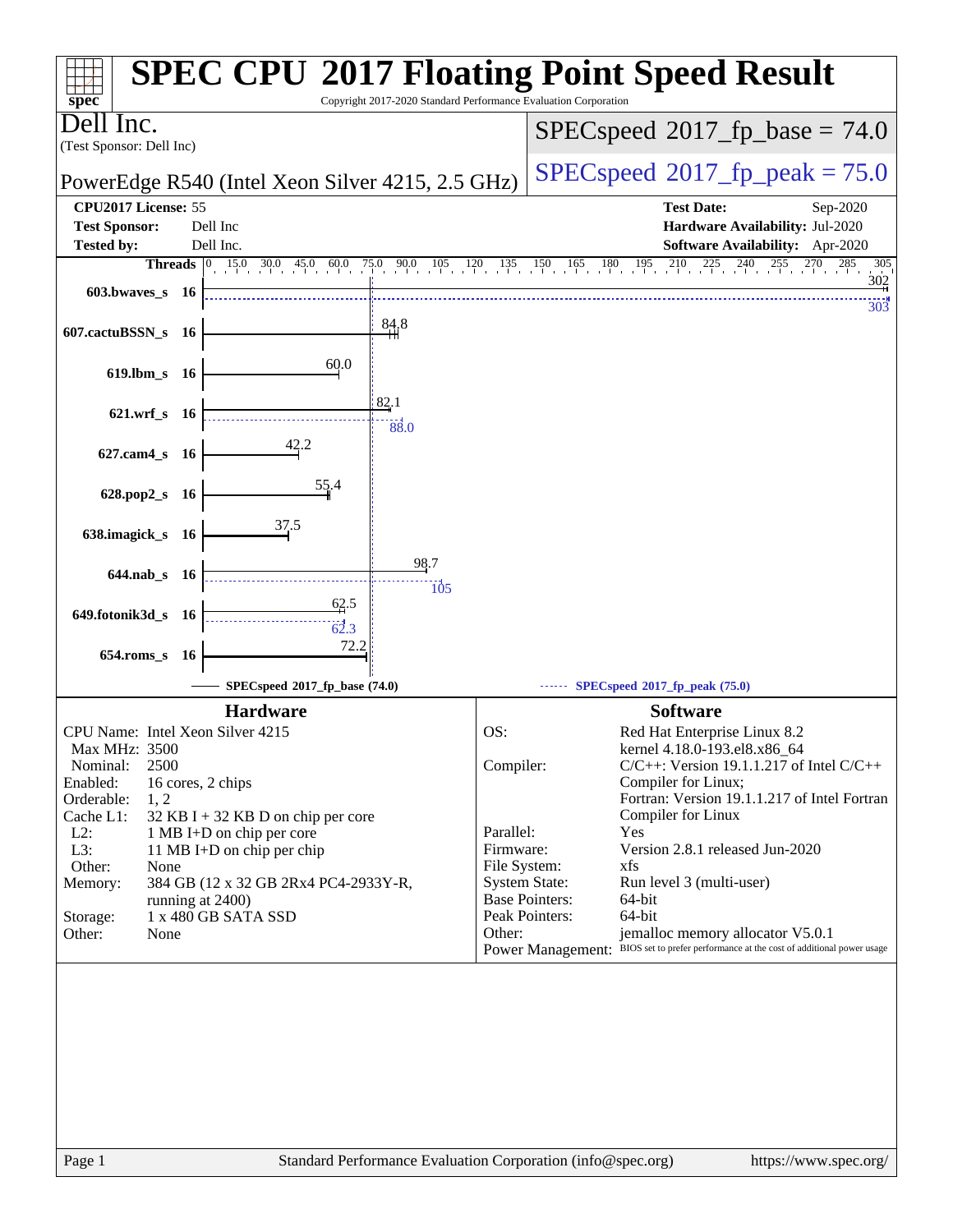Copyright 2017-2020 Standard Performance Evaluation Corporation

Dell Inc.

**[spec](http://www.spec.org/)**

(Test Sponsor: Dell Inc)

 $SPECspeed^{\circ}2017\_fp\_base = 74.0$  $SPECspeed^{\circ}2017\_fp\_base = 74.0$ 

PowerEdge R540 (Intel Xeon Silver 4215, 2.5 GHz)  $\left|$  [SPECspeed](http://www.spec.org/auto/cpu2017/Docs/result-fields.html#SPECspeed2017fppeak)<sup>®</sup>[2017\\_fp\\_peak = 7](http://www.spec.org/auto/cpu2017/Docs/result-fields.html#SPECspeed2017fppeak)5.0

**[CPU2017 License:](http://www.spec.org/auto/cpu2017/Docs/result-fields.html#CPU2017License)** 55 **[Test Date:](http://www.spec.org/auto/cpu2017/Docs/result-fields.html#TestDate)** Sep-2020 **[Test Sponsor:](http://www.spec.org/auto/cpu2017/Docs/result-fields.html#TestSponsor)** Dell Inc **[Hardware Availability:](http://www.spec.org/auto/cpu2017/Docs/result-fields.html#HardwareAvailability)** Jul-2020 **[Tested by:](http://www.spec.org/auto/cpu2017/Docs/result-fields.html#Testedby)** Dell Inc. **[Software Availability:](http://www.spec.org/auto/cpu2017/Docs/result-fields.html#SoftwareAvailability)** Apr-2020

### **[Results Table](http://www.spec.org/auto/cpu2017/Docs/result-fields.html#ResultsTable)**

| <b>Base</b>                 |                |                |       |                | <b>Peak</b> |                |       |                |                |              |                |              |                |              |
|-----------------------------|----------------|----------------|-------|----------------|-------------|----------------|-------|----------------|----------------|--------------|----------------|--------------|----------------|--------------|
| <b>Benchmark</b>            | <b>Threads</b> | <b>Seconds</b> | Ratio | <b>Seconds</b> | Ratio       | <b>Seconds</b> | Ratio | <b>Threads</b> | <b>Seconds</b> | <b>Ratio</b> | <b>Seconds</b> | <b>Ratio</b> | <b>Seconds</b> | <b>Ratio</b> |
| 603.bwayes_s                | 16             | 195            | 302   | 196            | 301         | 195            | 303   | 16             | 195            | 302          | 194            | 304          | 195            | <b>303</b>   |
| 607.cactuBSSN s             | 16             | 197            | 84.8  | 193            | 86.2        | 202            | 82.6  | 16             | <u>197</u>     | 84.8         | 193            | 86.2         | 202            | 82.6         |
| $619.$ lbm_s                | 16             | 87.2           | 60.1  | 87.2           | 60.0        | 87.5           | 59.8  | 16             | 87.2           | 60.1         | 87.2           | 60.0         | 87.5           | 59.8         |
| $621$ wrf s                 | 16             | 161            | 82.1  | 161            | 82.1        | 160            | 82.8  | 16             | 151            | 87.9         | 150            | 88.0         | 150            | <b>88.0</b>  |
| $627$ .cam $4$ <sub>S</sub> | 16             | 210            | 42.2  | 210            | 42.2        | 210            | 42.3  | 16             | 210            | 42.2         | 210            | 42.2         | 210            | 42.3         |
| $628.pop2_s$                | 16             | 216            | 54.9  | 215            | 55.4        | 212            | 55.9  | 16             | 216            | 54.9         | 215            | 55.4         | 212            | 55.9         |
| 638.imagick_s               | 16             | 383            | 37.7  | 384            | 37.5        | 385            | 37.5  | 16             | 383            | 37.7         | 384            | 37.5         | 385            | 37.5         |
| $644$ .nab s                | 16             | 177            | 98.7  | 177            | 98.7        | 177            | 98.8  | 16             | 166            | 105          | 166            | <b>105</b>   | 166            | 105          |
| 649.fotonik3d s             | 16             | 151            | 60.5  | 146            | 62.5        | 145            | 62.7  | 16             | 147            | 62.2         | 146            | 62.3         | 146            | 62.4         |
| $654$ .roms s               | 16             | 218            | 72.1  | 217            | 72.5        | 218            | 72.2  | 16             | 218            | 72.1         | 217            | 72.5         | 218            | 72.2         |
| $SPECspeed*2017_fp\_base =$ |                |                | 74.0  |                |             |                |       |                |                |              |                |              |                |              |

**[SPECspeed](http://www.spec.org/auto/cpu2017/Docs/result-fields.html#SPECspeed2017fppeak)[2017\\_fp\\_peak =](http://www.spec.org/auto/cpu2017/Docs/result-fields.html#SPECspeed2017fppeak) 75.0**

Results appear in the [order in which they were run.](http://www.spec.org/auto/cpu2017/Docs/result-fields.html#RunOrder) Bold underlined text [indicates a median measurement](http://www.spec.org/auto/cpu2017/Docs/result-fields.html#Median).

### **[Submit Notes](http://www.spec.org/auto/cpu2017/Docs/result-fields.html#SubmitNotes)**

 The numactl mechanism was used to bind copies to processors. The config file option 'submit' was used to generate numactl commands to bind each copy to a specific processor. For details, please see the config file.

### **[Operating System Notes](http://www.spec.org/auto/cpu2017/Docs/result-fields.html#OperatingSystemNotes)**

Stack size set to unlimited using "ulimit -s unlimited"

### **[Environment Variables Notes](http://www.spec.org/auto/cpu2017/Docs/result-fields.html#EnvironmentVariablesNotes)**

```
Environment variables set by runcpu before the start of the run:
KMP AFFINITY = "granularity=fine, compact"
LD_LIBRARY_PATH =
      "/home/cpu2017-ic19.1u1/lib/intel64:/home/cpu2017-ic19.1u1/je5.0.1-64"
MALLOC_CONF = "retain:true"
OMP_STACKSIZE = "192M"
```
#### **[General Notes](http://www.spec.org/auto/cpu2017/Docs/result-fields.html#GeneralNotes)**

 Binaries compiled on a system with 1x Intel Core i9-7980XE CPU + 64GB RAM memory using Redhat Enterprise Linux 8.0 NA: The test sponsor attests, as of date of publication, that CVE-2017-5754 (Meltdown) is mitigated in the system as tested and documented. Yes: The test sponsor attests, as of date of publication, that CVE-2017-5753 (Spectre variant 1) is mitigated in the system as tested and documented.

**(Continued on next page)**

| Page 2 | Standard Performance Evaluation Corporation (info@spec.org) | https://www.spec.org/ |
|--------|-------------------------------------------------------------|-----------------------|
|--------|-------------------------------------------------------------|-----------------------|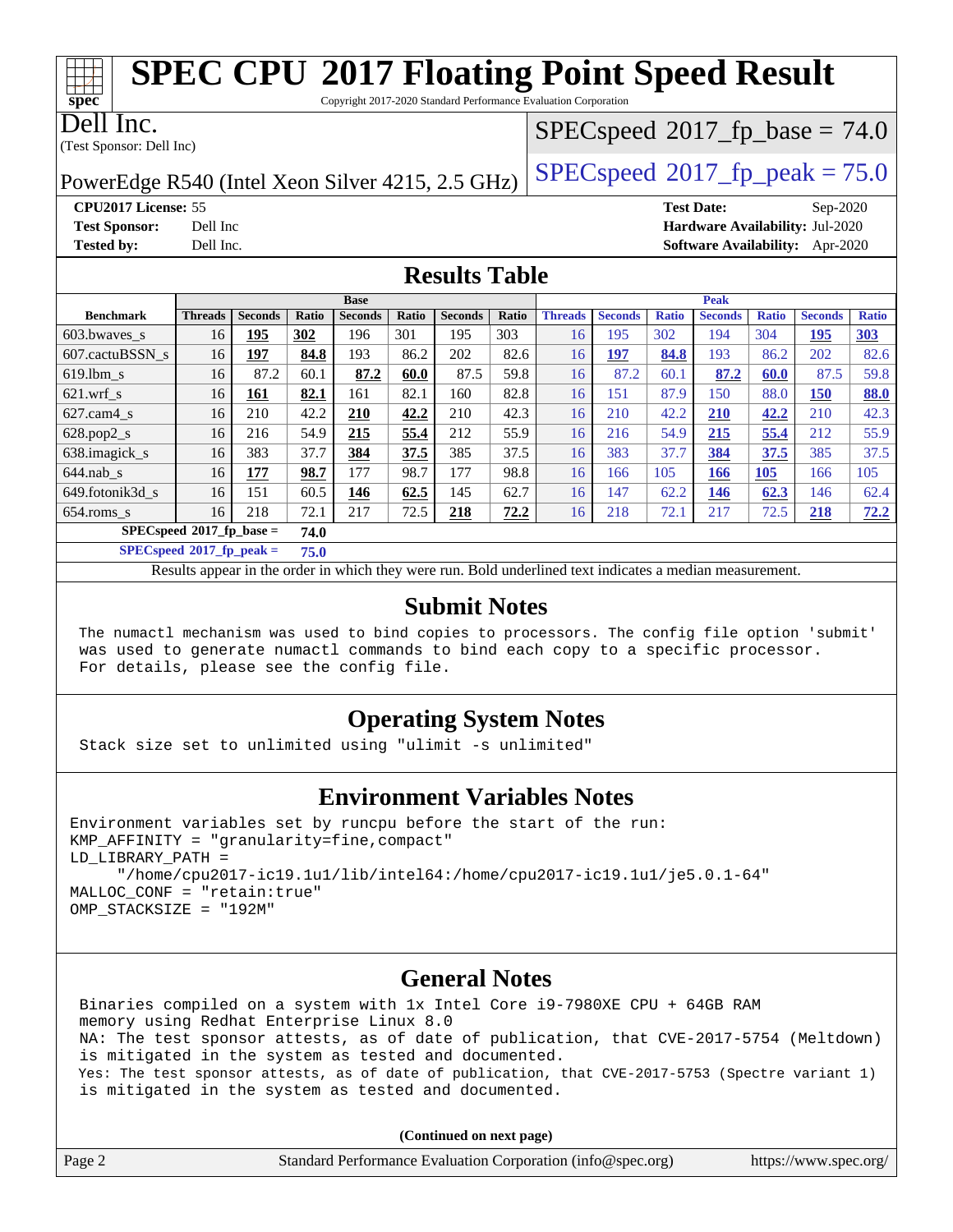

Copyright 2017-2020 Standard Performance Evaluation Corporation

(Test Sponsor: Dell Inc) Dell Inc.

 $SPECspeed^{\circ}2017\_fp\_base = 74.0$  $SPECspeed^{\circ}2017\_fp\_base = 74.0$ 

PowerEdge R540 (Intel Xeon Silver 4215, 2.5 GHz)  $\left|$  [SPECspeed](http://www.spec.org/auto/cpu2017/Docs/result-fields.html#SPECspeed2017fppeak)<sup>®</sup>[2017\\_fp\\_peak = 7](http://www.spec.org/auto/cpu2017/Docs/result-fields.html#SPECspeed2017fppeak)5.0

**[CPU2017 License:](http://www.spec.org/auto/cpu2017/Docs/result-fields.html#CPU2017License)** 55 **[Test Date:](http://www.spec.org/auto/cpu2017/Docs/result-fields.html#TestDate)** Sep-2020 **[Test Sponsor:](http://www.spec.org/auto/cpu2017/Docs/result-fields.html#TestSponsor)** Dell Inc **[Hardware Availability:](http://www.spec.org/auto/cpu2017/Docs/result-fields.html#HardwareAvailability)** Jul-2020 **[Tested by:](http://www.spec.org/auto/cpu2017/Docs/result-fields.html#Testedby)** Dell Inc. **[Software Availability:](http://www.spec.org/auto/cpu2017/Docs/result-fields.html#SoftwareAvailability)** Apr-2020

### **[General Notes \(Continued\)](http://www.spec.org/auto/cpu2017/Docs/result-fields.html#GeneralNotes)**

 Yes: The test sponsor attests, as of date of publication, that CVE-2017-5715 (Spectre variant 2) is mitigated in the system as tested and documented. jemalloc, a general purpose malloc implementation built with the RedHat Enterprise 7.5, and the system compiler gcc 4.8.5 sources available from jemalloc.net or <https://github.com/jemalloc/jemalloc/releases>

### **[Platform Notes](http://www.spec.org/auto/cpu2017/Docs/result-fields.html#PlatformNotes)**

 BIOS settings: Virtualization Technology disabled System Profile set to Custom CPU Performance set to Maximum Performance C States set to Autonomous C1E disabled Uncore Frequency set to Dynamic Energy Efficiency Policy set to Performance Memory Patrol Scrub set to standard Logical Processor disabled CPU Interconnect Bus Link Power Management disabled PCI ASPM L1 Link Power Management disabled UPI Prefetch enabled LLC Prefetch disabled Dead Line LLC Alloc enabled Directory AtoS disabled Sysinfo program /home/cpu2017-ic19.1u1/bin/sysinfo Rev: r6365 of 2019-08-21 295195f888a3d7edb1e6e46a485a0011 running on RHEL-8-2-SUT Mon Sep 21 09:18:30 2020 SUT (System Under Test) info as seen by some common utilities. For more information on this section, see <https://www.spec.org/cpu2017/Docs/config.html#sysinfo> From /proc/cpuinfo model name : Intel(R) Xeon(R) Silver 4215 CPU @ 2.50GHz 2 "physical id"s (chips) 16 "processors" cores, siblings (Caution: counting these is hw and system dependent. The following excerpts from /proc/cpuinfo might not be reliable. Use with caution.) cpu cores : 8 siblings : 8 physical 0: cores 0 1 2 3 4 5 6 7 physical 1: cores 0 1 2 3 4 5 6 7 From lscpu: Architecture: x86\_64 **(Continued on next page)**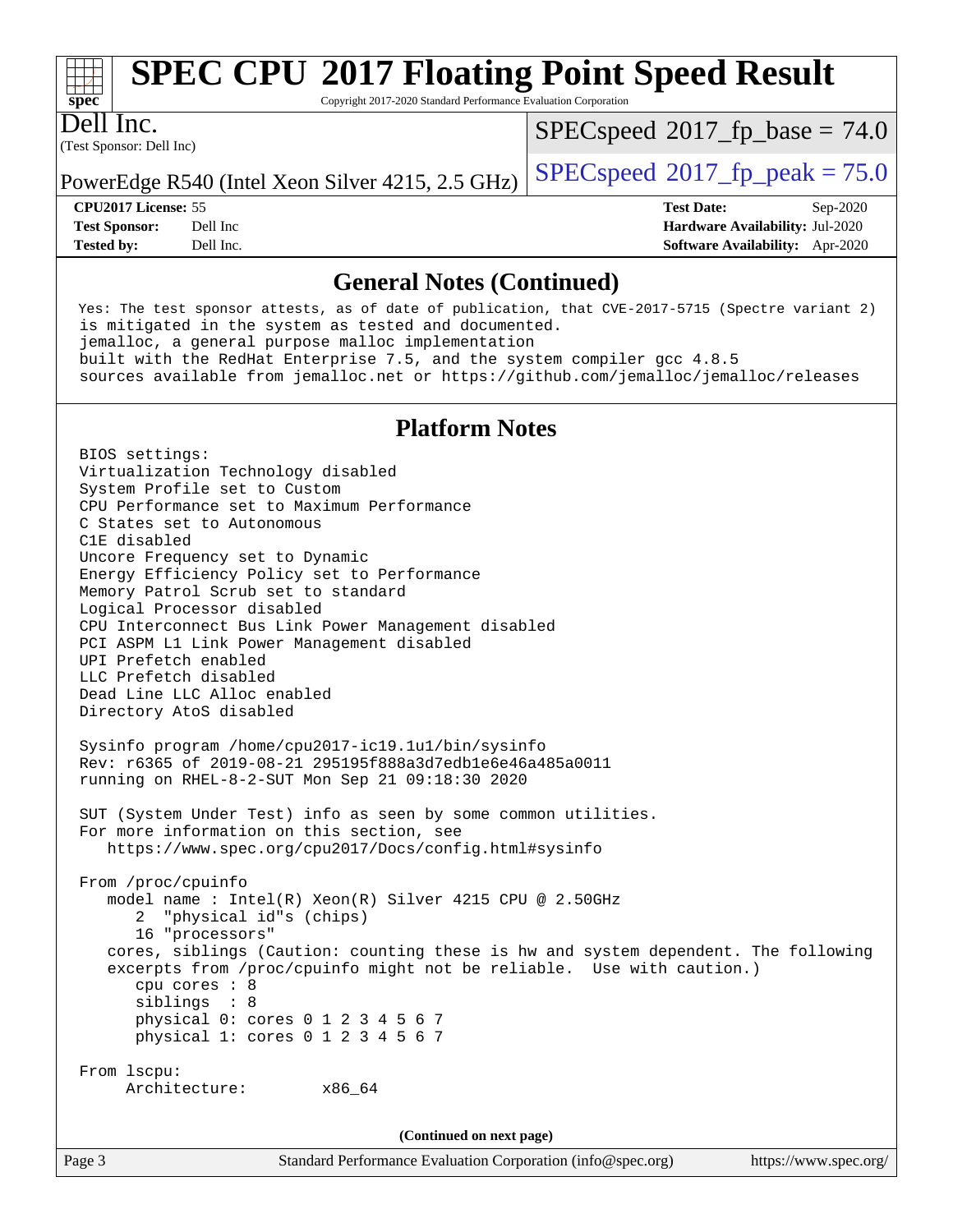

Copyright 2017-2020 Standard Performance Evaluation Corporation

Dell Inc.

(Test Sponsor: Dell Inc)

 $SPECspeed^{\circ}2017\_fp\_base = 74.0$  $SPECspeed^{\circ}2017\_fp\_base = 74.0$ 

PowerEdge R540 (Intel Xeon Silver 4215, 2.5 GHz)  $\left|$  [SPECspeed](http://www.spec.org/auto/cpu2017/Docs/result-fields.html#SPECspeed2017fppeak)<sup>®</sup>[2017\\_fp\\_peak = 7](http://www.spec.org/auto/cpu2017/Docs/result-fields.html#SPECspeed2017fppeak)5.0

**[CPU2017 License:](http://www.spec.org/auto/cpu2017/Docs/result-fields.html#CPU2017License)** 55 **[Test Date:](http://www.spec.org/auto/cpu2017/Docs/result-fields.html#TestDate)** Sep-2020 **[Test Sponsor:](http://www.spec.org/auto/cpu2017/Docs/result-fields.html#TestSponsor)** Dell Inc **[Hardware Availability:](http://www.spec.org/auto/cpu2017/Docs/result-fields.html#HardwareAvailability)** Jul-2020 **[Tested by:](http://www.spec.org/auto/cpu2017/Docs/result-fields.html#Testedby)** Dell Inc. **[Software Availability:](http://www.spec.org/auto/cpu2017/Docs/result-fields.html#SoftwareAvailability)** Apr-2020

#### **[Platform Notes \(Continued\)](http://www.spec.org/auto/cpu2017/Docs/result-fields.html#PlatformNotes)**

| $CPU$ op-mode( $s$ ):                 | 32-bit, 64-bit                                                                      |
|---------------------------------------|-------------------------------------------------------------------------------------|
| Byte Order:                           | Little Endian                                                                       |
| CPU(s):                               | 16                                                                                  |
| On-line CPU(s) list: $0-15$           |                                                                                     |
| Thread(s) per core:                   | 1                                                                                   |
| $Core(s)$ per socket:                 | 8                                                                                   |
| Socket(s):                            | 2                                                                                   |
| NUMA $node(s)$ :                      | $\mathfrak{D}$                                                                      |
| Vendor ID:                            | GenuineIntel                                                                        |
| CPU family:                           | 6                                                                                   |
| Model:                                | 85                                                                                  |
| Model name:                           | $Intel(R) Xeon(R) Silver 4215 CPU @ 2.50GHz$                                        |
| Stepping:                             | 6                                                                                   |
| CPU MHz:                              | 2908.602                                                                            |
| $CPU$ $max$ $MHz$ :                   | 3500.0000                                                                           |
| CPU min MHz:                          | 1000.0000                                                                           |
| BogoMIPS:                             | 5000.00                                                                             |
| Virtualization:                       | $VT - x$                                                                            |
| L1d cache:                            | 32K                                                                                 |
| $L1i$ cache:                          | 32K                                                                                 |
| $L2$ cache:                           | 1024K                                                                               |
| $L3$ cache:                           | 11264K                                                                              |
| NUMA node0 CPU(s): 0,2,4,6,8,10,12,14 |                                                                                     |
| NUMA nodel CPU(s):                    | 1, 3, 5, 7, 9, 11, 13, 15                                                           |
| Flaqs:                                | fpu vme de pse tsc msr pae mce cx8 apic sep mtrr pge mca cmov                       |
|                                       | pat pse36 clflush dts acpi mmx fxsr sse sse2 ss ht tm pbe syscall nx pdpelgb rdtscp |
|                                       | Im constant tsc art arch perfmon pebs bts rep good nopl xtopology nonstop tsc cpuid |
|                                       | aperfmperf pni pclmulqdq dtes64 monitor ds_cpl vmx smx est tm2 ssse3 sdbg fma cx16  |
|                                       | xtpr pdcm pcid dca sse4_1 sse4_2 x2apic movbe popcnt tsc_deadline_timer aes xsave   |
|                                       | avx f16c rdrand lahf lm abm 3dnowprefetch cpuid fault epb cat 13 cdp 13             |

 invpcid\_single intel\_ppin ssbd mba ibrs ibpb stibp ibrs\_enhanced tpr\_shadow vnmi flexpriority ept vpid fsgsbase tsc\_adjust bmi1 hle avx2 smep bmi2 erms invpcid rtm cqm mpx rdt\_a avx512f avx512dq rdseed adx smap clflushopt clwb intel\_pt avx512cd avx512bw avx512vl xsaveopt xsavec xgetbv1 xsaves cqm\_llc cqm\_occup\_llc cqm\_mbm\_total cqm\_mbm\_local dtherm ida arat pln pts pku ospke avx512\_vnni md\_clear flush\_l1d arch\_capabilities

 /proc/cpuinfo cache data cache size : 11264 KB

 From numactl --hardware WARNING: a numactl 'node' might or might not correspond to a physical chip. available: 2 nodes (0-1) node 0 cpus: 0 2 4 6 8 10 12 14 node 0 size: 192075 MB node 0 free: 188921 MB node 1 cpus: 1 3 5 7 9 11 13 15

**(Continued on next page)**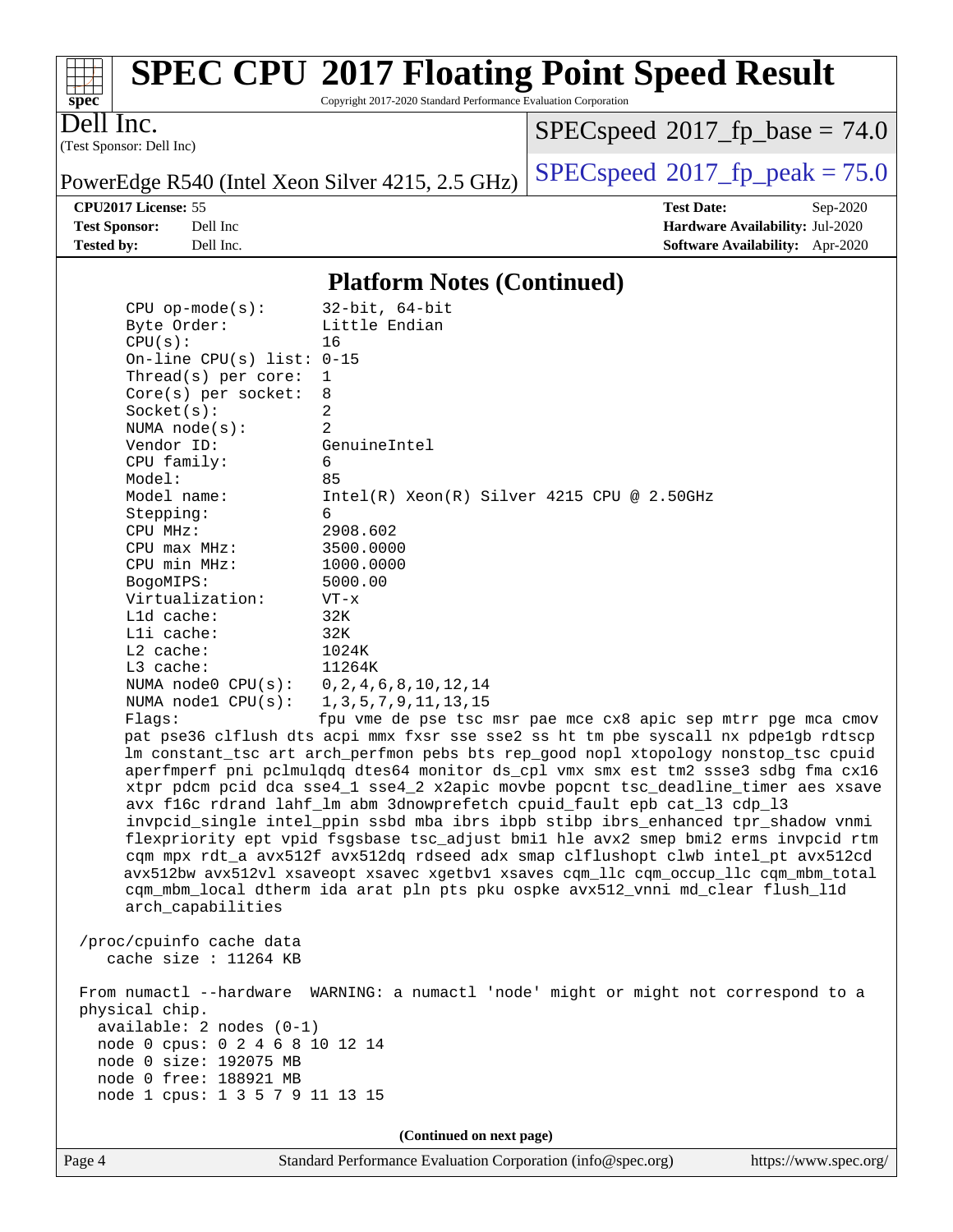#### **[spec](http://www.spec.org/) [SPEC CPU](http://www.spec.org/auto/cpu2017/Docs/result-fields.html#SPECCPU2017FloatingPointSpeedResult)[2017 Floating Point Speed Result](http://www.spec.org/auto/cpu2017/Docs/result-fields.html#SPECCPU2017FloatingPointSpeedResult)** Copyright 2017-2020 Standard Performance Evaluation Corporation (Test Sponsor: Dell Inc) Dell Inc. PowerEdge R540 (Intel Xeon Silver 4215, 2.5 GHz)  $\left|$  [SPECspeed](http://www.spec.org/auto/cpu2017/Docs/result-fields.html#SPECspeed2017fppeak)<sup>®</sup>[2017\\_fp\\_peak = 7](http://www.spec.org/auto/cpu2017/Docs/result-fields.html#SPECspeed2017fppeak)5.0  $SPECspeed^{\circ}2017\_fp\_base = 74.0$  $SPECspeed^{\circ}2017\_fp\_base = 74.0$ **[CPU2017 License:](http://www.spec.org/auto/cpu2017/Docs/result-fields.html#CPU2017License)** 55 **[Test Date:](http://www.spec.org/auto/cpu2017/Docs/result-fields.html#TestDate)** Sep-2020 **[Test Sponsor:](http://www.spec.org/auto/cpu2017/Docs/result-fields.html#TestSponsor)** Dell Inc **[Hardware Availability:](http://www.spec.org/auto/cpu2017/Docs/result-fields.html#HardwareAvailability)** Jul-2020 **[Tested by:](http://www.spec.org/auto/cpu2017/Docs/result-fields.html#Testedby)** Dell Inc. **[Software Availability:](http://www.spec.org/auto/cpu2017/Docs/result-fields.html#SoftwareAvailability)** Apr-2020 **[Platform Notes \(Continued\)](http://www.spec.org/auto/cpu2017/Docs/result-fields.html#PlatformNotes)** node 1 size: 193505 MB node 1 free: 188375 MB node distances: node 0 1 0: 10 21 1: 21 10 From /proc/meminfo MemTotal: 394835732 kB HugePages\_Total: 0 Hugepagesize: 2048 kB From /etc/\*release\* /etc/\*version\* os-release: NAME="Red Hat Enterprise Linux" VERSION="8.2 (Ootpa)" ID="rhel" ID\_LIKE="fedora" VERSION\_ID="8.2" PLATFORM\_ID="platform:el8" PRETTY\_NAME="Red Hat Enterprise Linux 8.2 (Ootpa)" ANSI\_COLOR="0;31" redhat-release: Red Hat Enterprise Linux release 8.2 (Ootpa) system-release: Red Hat Enterprise Linux release 8.2 (Ootpa) system-release-cpe: cpe:/o:redhat:enterprise\_linux:8.2:ga uname -a: Linux RHEL-8-2-SUT 4.18.0-193.el8.x86\_64 #1 SMP Fri Mar 27 14:35:58 UTC 2020 x86\_64 x86\_64 x86\_64 GNU/Linux Kernel self-reported vulnerability status: itlb\_multihit: KVM: Vulnerable CVE-2018-3620 (L1 Terminal Fault): Not affected Microarchitectural Data Sampling: Not affected CVE-2017-5754 (Meltdown): Not affected CVE-2018-3639 (Speculative Store Bypass): Mitigation: Speculative Store Bypass disabled via prctl and seccomp CVE-2017-5753 (Spectre variant 1): Mitigation: usercopy/swapgs barriers and \_\_user pointer sanitization CVE-2017-5715 (Spectre variant 2): Mitigation: Enhanced IBRS, IBPB: conditional, RSB filling tsx\_async\_abort: Mitigation: Clear CPU buffers; SMT disabled run-level 3 Sep 21 04:13 last=5 SPEC is set to: /home/cpu2017-ic19.1u1 **(Continued on next page)**

Page 5 Standard Performance Evaluation Corporation [\(info@spec.org\)](mailto:info@spec.org) <https://www.spec.org/>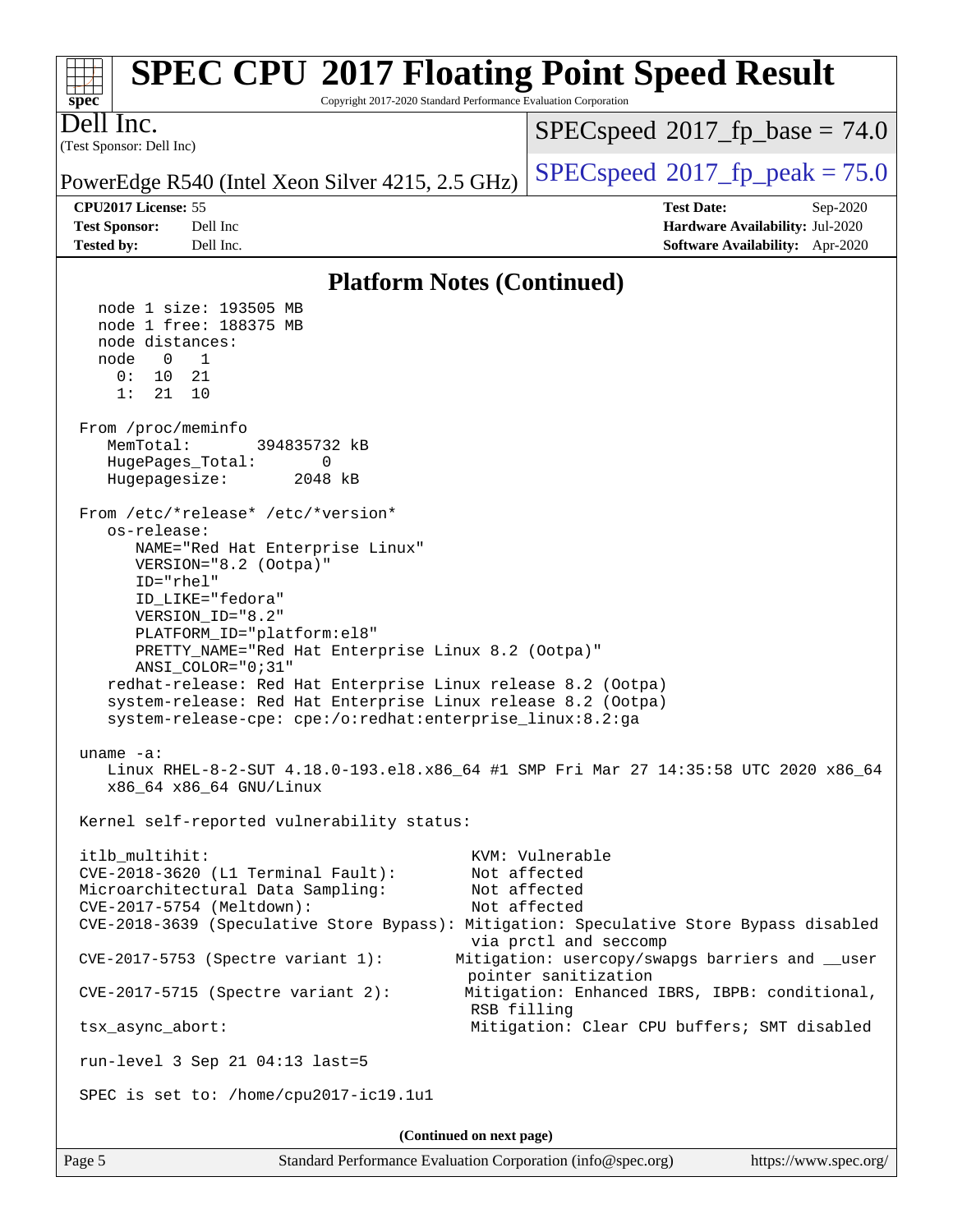# **[spec](http://www.spec.org/)**

## **[SPEC CPU](http://www.spec.org/auto/cpu2017/Docs/result-fields.html#SPECCPU2017FloatingPointSpeedResult)[2017 Floating Point Speed Result](http://www.spec.org/auto/cpu2017/Docs/result-fields.html#SPECCPU2017FloatingPointSpeedResult)**

Copyright 2017-2020 Standard Performance Evaluation Corporation

(Test Sponsor: Dell Inc) Dell Inc.

 $SPECspeed^{\circ}2017\_fp\_base = 74.0$  $SPECspeed^{\circ}2017\_fp\_base = 74.0$ 

PowerEdge R540 (Intel Xeon Silver 4215, 2.5 GHz)  $\left|$  [SPECspeed](http://www.spec.org/auto/cpu2017/Docs/result-fields.html#SPECspeed2017fppeak)<sup>®</sup>[2017\\_fp\\_peak = 7](http://www.spec.org/auto/cpu2017/Docs/result-fields.html#SPECspeed2017fppeak)5.0

**[CPU2017 License:](http://www.spec.org/auto/cpu2017/Docs/result-fields.html#CPU2017License)** 55 **[Test Date:](http://www.spec.org/auto/cpu2017/Docs/result-fields.html#TestDate)** Sep-2020 **[Test Sponsor:](http://www.spec.org/auto/cpu2017/Docs/result-fields.html#TestSponsor)** Dell Inc **[Hardware Availability:](http://www.spec.org/auto/cpu2017/Docs/result-fields.html#HardwareAvailability)** Jul-2020 **[Tested by:](http://www.spec.org/auto/cpu2017/Docs/result-fields.html#Testedby)** Dell Inc. **[Software Availability:](http://www.spec.org/auto/cpu2017/Docs/result-fields.html#SoftwareAvailability)** Apr-2020

#### **[Platform Notes \(Continued\)](http://www.spec.org/auto/cpu2017/Docs/result-fields.html#PlatformNotes)**

 Filesystem Type Size Used Avail Use% Mounted on /dev/mapper/rhel-home xfs 392G 13G 379G 4% /home

From /sys/devices/virtual/dmi/id

 BIOS: Dell Inc. 2.8.1 06/30/2020 Vendor: Dell Inc. Product: PowerEdge R540 Product Family: PowerEdge

 Additional information from dmidecode follows. WARNING: Use caution when you interpret this section. The 'dmidecode' program reads system data which is "intended to allow hardware to be accurately determined", but the intent may not be met, as there are frequent changes to hardware, firmware, and the "DMTF SMBIOS" standard. Memory:

 1x 00AD00B300AD HMA84GR7CJR4N-WM 32 GB 2 rank 2933 6x 00AD063200AD HMA84GR7CJR4N-WM 32 GB 2 rank 2933 5x 00AD069D00AD HMA84GR7CJR4N-WM 32 GB 2 rank 2933 4x Not Specified Not Specified

 (End of data from sysinfo program) Memory running at 2400

#### **[Compiler Version Notes](http://www.spec.org/auto/cpu2017/Docs/result-fields.html#CompilerVersionNotes)**

| C      | 619.1bm_s(base, peak) 638.imagick_s(base, peak)<br>$644.nab_s(base, peak)$                                                                                                                                                                                                                                                                                                                                                                                                                                                                                         |  |
|--------|--------------------------------------------------------------------------------------------------------------------------------------------------------------------------------------------------------------------------------------------------------------------------------------------------------------------------------------------------------------------------------------------------------------------------------------------------------------------------------------------------------------------------------------------------------------------|--|
|        | Intel(R) C Intel(R) 64 Compiler for applications running on Intel(R) 64,<br>Version 19.1.1.217 Build 20200306<br>Copyright (C) 1985-2020 Intel Corporation. All rights reserved.                                                                                                                                                                                                                                                                                                                                                                                   |  |
|        | $C_{++}$ , C, Fortran   607. cactuBSSN s(base, peak)                                                                                                                                                                                                                                                                                                                                                                                                                                                                                                               |  |
|        | Intel(R) $C++$ Intel(R) 64 Compiler for applications running on Intel(R) 64,<br>Version 19.1.1.217 Build 20200306<br>Copyright (C) 1985-2020 Intel Corporation. All rights reserved.<br>Intel(R) C Intel(R) 64 Compiler for applications running on Intel(R) 64,<br>Version 19.1.1.217 Build 20200306<br>Copyright (C) 1985-2020 Intel Corporation. All rights reserved.<br>Intel(R) Fortran Intel(R) 64 Compiler for applications running on Intel(R)<br>64, Version 19.1.1.217 Build 20200306<br>Copyright (C) 1985-2020 Intel Corporation. All rights reserved. |  |
|        | (Continued on next page)                                                                                                                                                                                                                                                                                                                                                                                                                                                                                                                                           |  |
| Page 6 | Standard Performance Evaluation Corporation (info@spec.org)<br>https://www.spec.org/                                                                                                                                                                                                                                                                                                                                                                                                                                                                               |  |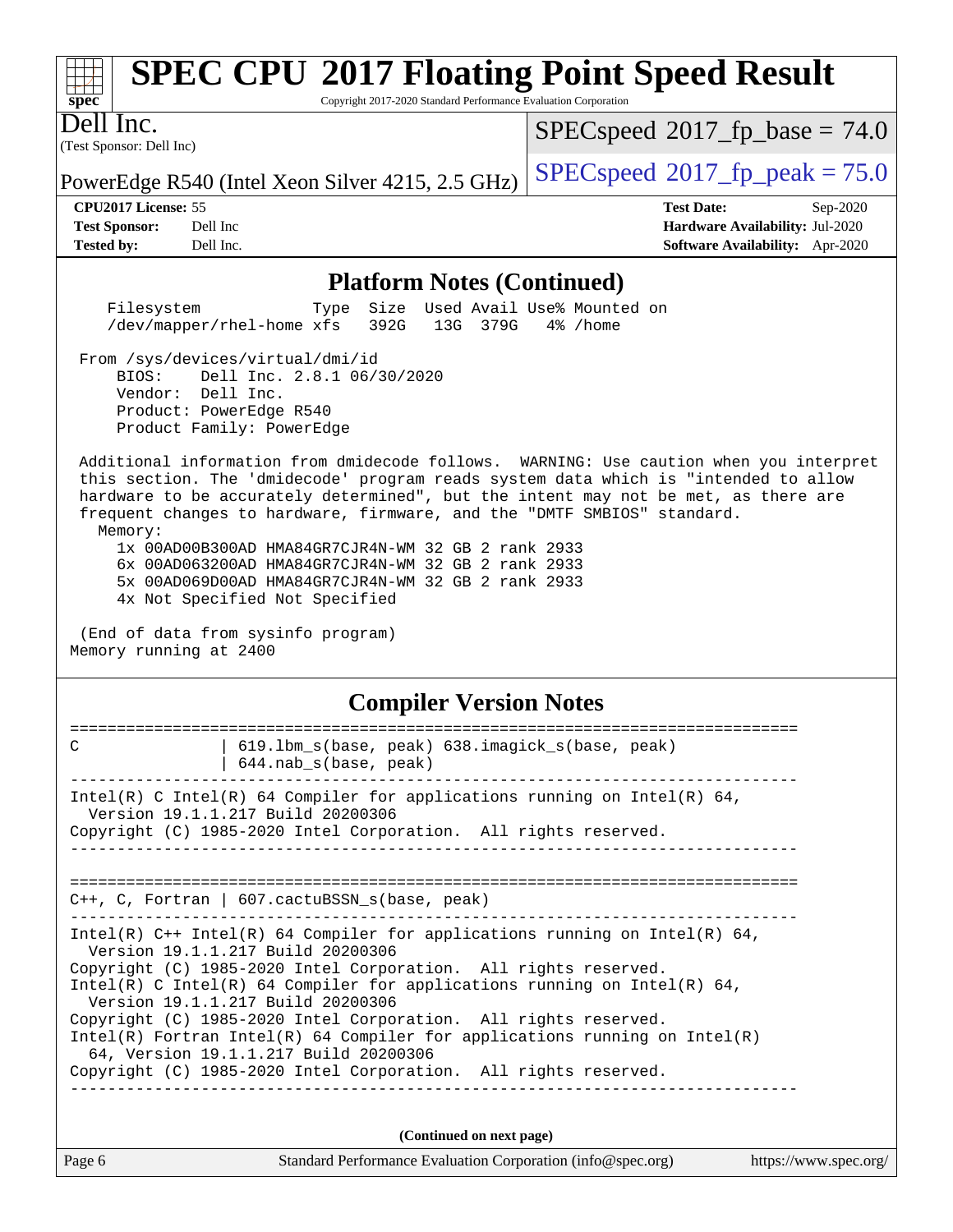| <b>SPEC CPU®2017 Floating Point Speed Result</b><br>Copyright 2017-2020 Standard Performance Evaluation Corporation<br>$spec^*$                                                                                                                                                                                                                                              |                                                                                                     |
|------------------------------------------------------------------------------------------------------------------------------------------------------------------------------------------------------------------------------------------------------------------------------------------------------------------------------------------------------------------------------|-----------------------------------------------------------------------------------------------------|
| Dell Inc.<br>(Test Sponsor: Dell Inc)                                                                                                                                                                                                                                                                                                                                        | $SPEC speed$ <sup>®</sup> 2017_fp_base = 74.0                                                       |
| PowerEdge R540 (Intel Xeon Silver 4215, 2.5 GHz)                                                                                                                                                                                                                                                                                                                             | $SPEC speed^{\circ}2017$ fp peak = 75.0                                                             |
| CPU2017 License: 55<br><b>Test Sponsor:</b><br>Dell Inc<br><b>Tested by:</b><br>Dell Inc.                                                                                                                                                                                                                                                                                    | <b>Test Date:</b><br>Sep-2020<br>Hardware Availability: Jul-2020<br>Software Availability: Apr-2020 |
| <b>Compiler Version Notes (Continued)</b>                                                                                                                                                                                                                                                                                                                                    |                                                                                                     |
| 603.bwaves_s(base, peak) 649.fotonik3d_s(base, peak)<br>Fortran<br>654.roms_s(base, peak)                                                                                                                                                                                                                                                                                    |                                                                                                     |
| $Intel(R)$ Fortran Intel(R) 64 Compiler for applications running on Intel(R)<br>64, Version 19.1.1.217 Build 20200306<br>Copyright (C) 1985-2020 Intel Corporation. All rights reserved.                                                                                                                                                                                     |                                                                                                     |
| 621.wrf_s(base, peak) 627.cam4_s(base, peak)<br>Fortran, C<br>628.pop2_s(base, peak)                                                                                                                                                                                                                                                                                         |                                                                                                     |
| Intel(R) Fortran Intel(R) 64 Compiler for applications running on $Intel(R)$<br>64, Version 19.1.1.217 Build 20200306<br>Copyright (C) 1985-2020 Intel Corporation. All rights reserved.<br>Intel(R) C Intel(R) 64 Compiler for applications running on Intel(R) 64,<br>Version 19.1.1.217 Build 20200306<br>Copyright (C) 1985-2020 Intel Corporation. All rights reserved. |                                                                                                     |

### **[Base Compiler Invocation](http://www.spec.org/auto/cpu2017/Docs/result-fields.html#BaseCompilerInvocation)**

[C benchmarks](http://www.spec.org/auto/cpu2017/Docs/result-fields.html#Cbenchmarks): [icc](http://www.spec.org/cpu2017/results/res2020q4/cpu2017-20200928-24062.flags.html#user_CCbase_intel_icc_66fc1ee009f7361af1fbd72ca7dcefbb700085f36577c54f309893dd4ec40d12360134090235512931783d35fd58c0460139e722d5067c5574d8eaf2b3e37e92)

[Fortran benchmarks](http://www.spec.org/auto/cpu2017/Docs/result-fields.html#Fortranbenchmarks): [ifort](http://www.spec.org/cpu2017/results/res2020q4/cpu2017-20200928-24062.flags.html#user_FCbase_intel_ifort_8111460550e3ca792625aed983ce982f94888b8b503583aa7ba2b8303487b4d8a21a13e7191a45c5fd58ff318f48f9492884d4413fa793fd88dd292cad7027ca)

[Benchmarks using both Fortran and C](http://www.spec.org/auto/cpu2017/Docs/result-fields.html#BenchmarksusingbothFortranandC): [ifort](http://www.spec.org/cpu2017/results/res2020q4/cpu2017-20200928-24062.flags.html#user_CC_FCbase_intel_ifort_8111460550e3ca792625aed983ce982f94888b8b503583aa7ba2b8303487b4d8a21a13e7191a45c5fd58ff318f48f9492884d4413fa793fd88dd292cad7027ca) [icc](http://www.spec.org/cpu2017/results/res2020q4/cpu2017-20200928-24062.flags.html#user_CC_FCbase_intel_icc_66fc1ee009f7361af1fbd72ca7dcefbb700085f36577c54f309893dd4ec40d12360134090235512931783d35fd58c0460139e722d5067c5574d8eaf2b3e37e92)

[Benchmarks using Fortran, C, and C++:](http://www.spec.org/auto/cpu2017/Docs/result-fields.html#BenchmarksusingFortranCandCXX) [icpc](http://www.spec.org/cpu2017/results/res2020q4/cpu2017-20200928-24062.flags.html#user_CC_CXX_FCbase_intel_icpc_c510b6838c7f56d33e37e94d029a35b4a7bccf4766a728ee175e80a419847e808290a9b78be685c44ab727ea267ec2f070ec5dc83b407c0218cded6866a35d07) [icc](http://www.spec.org/cpu2017/results/res2020q4/cpu2017-20200928-24062.flags.html#user_CC_CXX_FCbase_intel_icc_66fc1ee009f7361af1fbd72ca7dcefbb700085f36577c54f309893dd4ec40d12360134090235512931783d35fd58c0460139e722d5067c5574d8eaf2b3e37e92) [ifort](http://www.spec.org/cpu2017/results/res2020q4/cpu2017-20200928-24062.flags.html#user_CC_CXX_FCbase_intel_ifort_8111460550e3ca792625aed983ce982f94888b8b503583aa7ba2b8303487b4d8a21a13e7191a45c5fd58ff318f48f9492884d4413fa793fd88dd292cad7027ca)

### **[Base Portability Flags](http://www.spec.org/auto/cpu2017/Docs/result-fields.html#BasePortabilityFlags)**

 603.bwaves\_s: [-DSPEC\\_LP64](http://www.spec.org/cpu2017/results/res2020q4/cpu2017-20200928-24062.flags.html#suite_basePORTABILITY603_bwaves_s_DSPEC_LP64) 607.cactuBSSN\_s: [-DSPEC\\_LP64](http://www.spec.org/cpu2017/results/res2020q4/cpu2017-20200928-24062.flags.html#suite_basePORTABILITY607_cactuBSSN_s_DSPEC_LP64) 619.lbm\_s: [-DSPEC\\_LP64](http://www.spec.org/cpu2017/results/res2020q4/cpu2017-20200928-24062.flags.html#suite_basePORTABILITY619_lbm_s_DSPEC_LP64) 621.wrf\_s: [-DSPEC\\_LP64](http://www.spec.org/cpu2017/results/res2020q4/cpu2017-20200928-24062.flags.html#suite_basePORTABILITY621_wrf_s_DSPEC_LP64) [-DSPEC\\_CASE\\_FLAG](http://www.spec.org/cpu2017/results/res2020q4/cpu2017-20200928-24062.flags.html#b621.wrf_s_baseCPORTABILITY_DSPEC_CASE_FLAG) [-convert big\\_endian](http://www.spec.org/cpu2017/results/res2020q4/cpu2017-20200928-24062.flags.html#user_baseFPORTABILITY621_wrf_s_convert_big_endian_c3194028bc08c63ac5d04de18c48ce6d347e4e562e8892b8bdbdc0214820426deb8554edfa529a3fb25a586e65a3d812c835984020483e7e73212c4d31a38223) 627.cam4\_s: [-DSPEC\\_LP64](http://www.spec.org/cpu2017/results/res2020q4/cpu2017-20200928-24062.flags.html#suite_basePORTABILITY627_cam4_s_DSPEC_LP64) [-DSPEC\\_CASE\\_FLAG](http://www.spec.org/cpu2017/results/res2020q4/cpu2017-20200928-24062.flags.html#b627.cam4_s_baseCPORTABILITY_DSPEC_CASE_FLAG)

**(Continued on next page)**

Page 7 Standard Performance Evaluation Corporation [\(info@spec.org\)](mailto:info@spec.org) <https://www.spec.org/>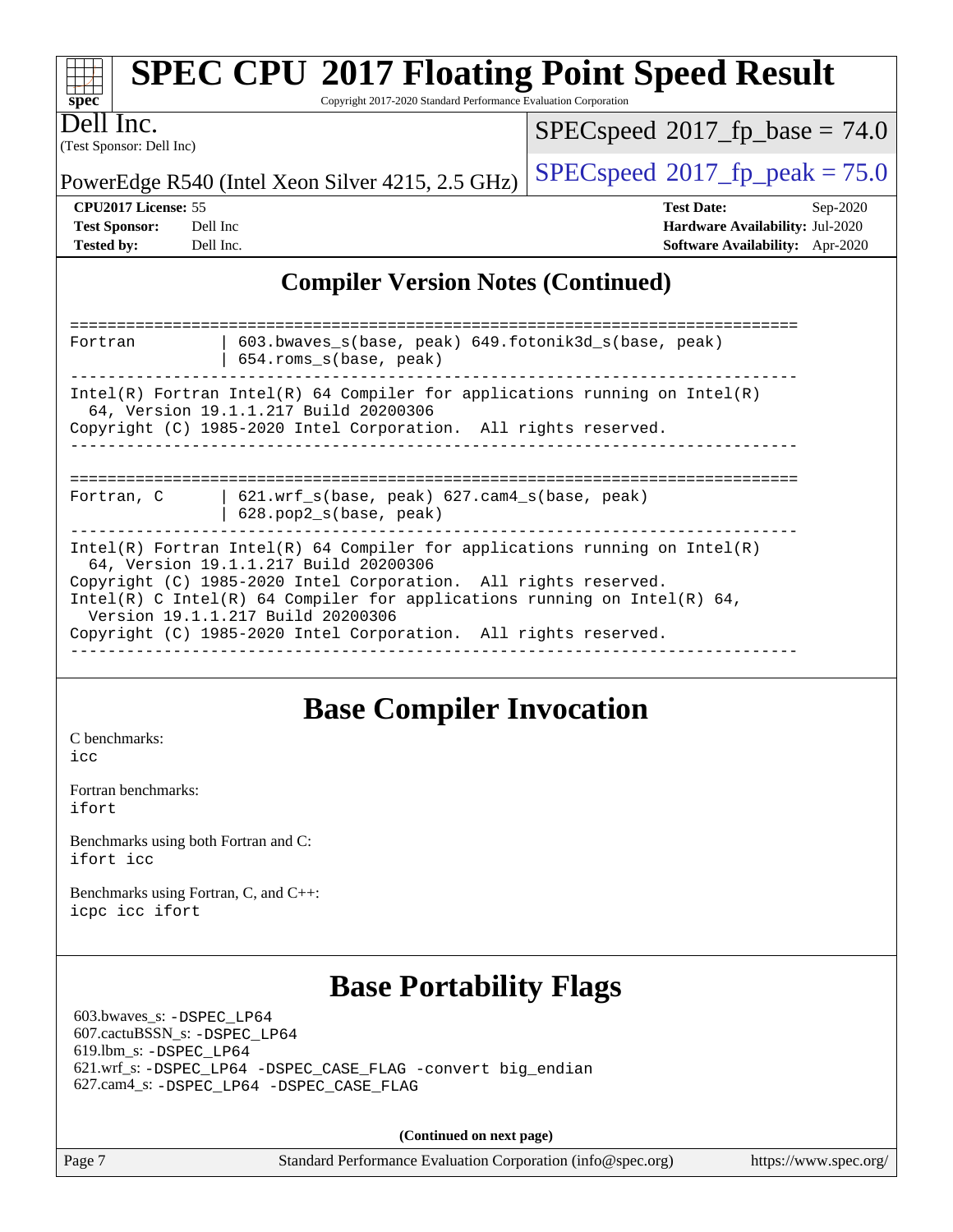

Copyright 2017-2020 Standard Performance Evaluation Corporation

(Test Sponsor: Dell Inc) Dell Inc.

 $SPECspeed^{\circ}2017\_fp\_base = 74.0$  $SPECspeed^{\circ}2017\_fp\_base = 74.0$ 

PowerEdge R540 (Intel Xeon Silver 4215, 2.5 GHz)  $\left|$  [SPECspeed](http://www.spec.org/auto/cpu2017/Docs/result-fields.html#SPECspeed2017fppeak)®[2017\\_fp\\_peak = 7](http://www.spec.org/auto/cpu2017/Docs/result-fields.html#SPECspeed2017fppeak)5.0

**[CPU2017 License:](http://www.spec.org/auto/cpu2017/Docs/result-fields.html#CPU2017License)** 55 **[Test Date:](http://www.spec.org/auto/cpu2017/Docs/result-fields.html#TestDate)** Sep-2020 **[Test Sponsor:](http://www.spec.org/auto/cpu2017/Docs/result-fields.html#TestSponsor)** Dell Inc **[Hardware Availability:](http://www.spec.org/auto/cpu2017/Docs/result-fields.html#HardwareAvailability)** Jul-2020 **[Tested by:](http://www.spec.org/auto/cpu2017/Docs/result-fields.html#Testedby)** Dell Inc. **[Software Availability:](http://www.spec.org/auto/cpu2017/Docs/result-fields.html#SoftwareAvailability)** Apr-2020

## **[Base Portability Flags \(Continued\)](http://www.spec.org/auto/cpu2017/Docs/result-fields.html#BasePortabilityFlags)**

 628.pop2\_s: [-DSPEC\\_LP64](http://www.spec.org/cpu2017/results/res2020q4/cpu2017-20200928-24062.flags.html#suite_basePORTABILITY628_pop2_s_DSPEC_LP64) [-DSPEC\\_CASE\\_FLAG](http://www.spec.org/cpu2017/results/res2020q4/cpu2017-20200928-24062.flags.html#b628.pop2_s_baseCPORTABILITY_DSPEC_CASE_FLAG) [-convert big\\_endian](http://www.spec.org/cpu2017/results/res2020q4/cpu2017-20200928-24062.flags.html#user_baseFPORTABILITY628_pop2_s_convert_big_endian_c3194028bc08c63ac5d04de18c48ce6d347e4e562e8892b8bdbdc0214820426deb8554edfa529a3fb25a586e65a3d812c835984020483e7e73212c4d31a38223) [-assume byterecl](http://www.spec.org/cpu2017/results/res2020q4/cpu2017-20200928-24062.flags.html#user_baseFPORTABILITY628_pop2_s_assume_byterecl_7e47d18b9513cf18525430bbf0f2177aa9bf368bc7a059c09b2c06a34b53bd3447c950d3f8d6c70e3faf3a05c8557d66a5798b567902e8849adc142926523472) 638.imagick\_s: [-DSPEC\\_LP64](http://www.spec.org/cpu2017/results/res2020q4/cpu2017-20200928-24062.flags.html#suite_basePORTABILITY638_imagick_s_DSPEC_LP64) 644.nab\_s: [-DSPEC\\_LP64](http://www.spec.org/cpu2017/results/res2020q4/cpu2017-20200928-24062.flags.html#suite_basePORTABILITY644_nab_s_DSPEC_LP64) 649.fotonik3d\_s: [-DSPEC\\_LP64](http://www.spec.org/cpu2017/results/res2020q4/cpu2017-20200928-24062.flags.html#suite_basePORTABILITY649_fotonik3d_s_DSPEC_LP64) 654.roms\_s: [-DSPEC\\_LP64](http://www.spec.org/cpu2017/results/res2020q4/cpu2017-20200928-24062.flags.html#suite_basePORTABILITY654_roms_s_DSPEC_LP64)

**[Base Optimization Flags](http://www.spec.org/auto/cpu2017/Docs/result-fields.html#BaseOptimizationFlags)**

[C benchmarks](http://www.spec.org/auto/cpu2017/Docs/result-fields.html#Cbenchmarks):

[-m64](http://www.spec.org/cpu2017/results/res2020q4/cpu2017-20200928-24062.flags.html#user_CCbase_m64-icc) [-std=c11](http://www.spec.org/cpu2017/results/res2020q4/cpu2017-20200928-24062.flags.html#user_CCbase_std-icc-std_0e1c27790398a4642dfca32ffe6c27b5796f9c2d2676156f2e42c9c44eaad0c049b1cdb667a270c34d979996257aeb8fc440bfb01818dbc9357bd9d174cb8524) [-xCORE-AVX512](http://www.spec.org/cpu2017/results/res2020q4/cpu2017-20200928-24062.flags.html#user_CCbase_f-xCORE-AVX512) [-ipo](http://www.spec.org/cpu2017/results/res2020q4/cpu2017-20200928-24062.flags.html#user_CCbase_f-ipo) [-O3](http://www.spec.org/cpu2017/results/res2020q4/cpu2017-20200928-24062.flags.html#user_CCbase_f-O3) [-no-prec-div](http://www.spec.org/cpu2017/results/res2020q4/cpu2017-20200928-24062.flags.html#user_CCbase_f-no-prec-div) [-qopt-prefetch](http://www.spec.org/cpu2017/results/res2020q4/cpu2017-20200928-24062.flags.html#user_CCbase_f-qopt-prefetch) [-ffinite-math-only](http://www.spec.org/cpu2017/results/res2020q4/cpu2017-20200928-24062.flags.html#user_CCbase_f_finite_math_only_cb91587bd2077682c4b38af759c288ed7c732db004271a9512da14a4f8007909a5f1427ecbf1a0fb78ff2a814402c6114ac565ca162485bbcae155b5e4258871) [-qopt-mem-layout-trans=4](http://www.spec.org/cpu2017/results/res2020q4/cpu2017-20200928-24062.flags.html#user_CCbase_f-qopt-mem-layout-trans_fa39e755916c150a61361b7846f310bcdf6f04e385ef281cadf3647acec3f0ae266d1a1d22d972a7087a248fd4e6ca390a3634700869573d231a252c784941a8) [-qopenmp](http://www.spec.org/cpu2017/results/res2020q4/cpu2017-20200928-24062.flags.html#user_CCbase_qopenmp_16be0c44f24f464004c6784a7acb94aca937f053568ce72f94b139a11c7c168634a55f6653758ddd83bcf7b8463e8028bb0b48b77bcddc6b78d5d95bb1df2967) [-DSPEC\\_OPENMP](http://www.spec.org/cpu2017/results/res2020q4/cpu2017-20200928-24062.flags.html#suite_CCbase_DSPEC_OPENMP) [-mbranches-within-32B-boundaries](http://www.spec.org/cpu2017/results/res2020q4/cpu2017-20200928-24062.flags.html#user_CCbase_f-mbranches-within-32B-boundaries)

[Fortran benchmarks](http://www.spec.org/auto/cpu2017/Docs/result-fields.html#Fortranbenchmarks):

```
-m64 -Wl,-z,muldefs -DSPEC_OPENMP -xCORE-AVX512 -ipo -O3
-no-prec-div -qopt-prefetch -ffinite-math-only
-qopt-mem-layout-trans=4 -qopenmp -nostandard-realloc-lhs
-mbranches-within-32B-boundaries -L/usr/local/jemalloc64-5.0.1/lib
-ljemalloc
```
[Benchmarks using both Fortran and C](http://www.spec.org/auto/cpu2017/Docs/result-fields.html#BenchmarksusingbothFortranandC):

```
-m64 -std=c11 -Wl,-z,muldefs -xCORE-AVX512 -ipo -O3 -no-prec-div
-qopt-prefetch -ffinite-math-only -qopt-mem-layout-trans=4 -qopenmp
-DSPEC_OPENMP -mbranches-within-32B-boundaries -nostandard-realloc-lhs
-L/usr/local/jemalloc64-5.0.1/lib -ljemalloc
```
[Benchmarks using Fortran, C, and C++:](http://www.spec.org/auto/cpu2017/Docs/result-fields.html#BenchmarksusingFortranCandCXX)

```
-m64 -std=c11 -Wl,-z,muldefs -xCORE-AVX512 -ipo -O3 -no-prec-div
-qopt-prefetch -ffinite-math-only -qopt-mem-layout-trans=4 -qopenmp
-DSPEC_OPENMP -mbranches-within-32B-boundaries -nostandard-realloc-lhs
-L/usr/local/jemalloc64-5.0.1/lib -ljemalloc
```
### **[Peak Compiler Invocation](http://www.spec.org/auto/cpu2017/Docs/result-fields.html#PeakCompilerInvocation)**

[C benchmarks](http://www.spec.org/auto/cpu2017/Docs/result-fields.html#Cbenchmarks): [icc](http://www.spec.org/cpu2017/results/res2020q4/cpu2017-20200928-24062.flags.html#user_CCpeak_intel_icc_66fc1ee009f7361af1fbd72ca7dcefbb700085f36577c54f309893dd4ec40d12360134090235512931783d35fd58c0460139e722d5067c5574d8eaf2b3e37e92)

[Fortran benchmarks](http://www.spec.org/auto/cpu2017/Docs/result-fields.html#Fortranbenchmarks): [ifort](http://www.spec.org/cpu2017/results/res2020q4/cpu2017-20200928-24062.flags.html#user_FCpeak_intel_ifort_8111460550e3ca792625aed983ce982f94888b8b503583aa7ba2b8303487b4d8a21a13e7191a45c5fd58ff318f48f9492884d4413fa793fd88dd292cad7027ca)

**(Continued on next page)**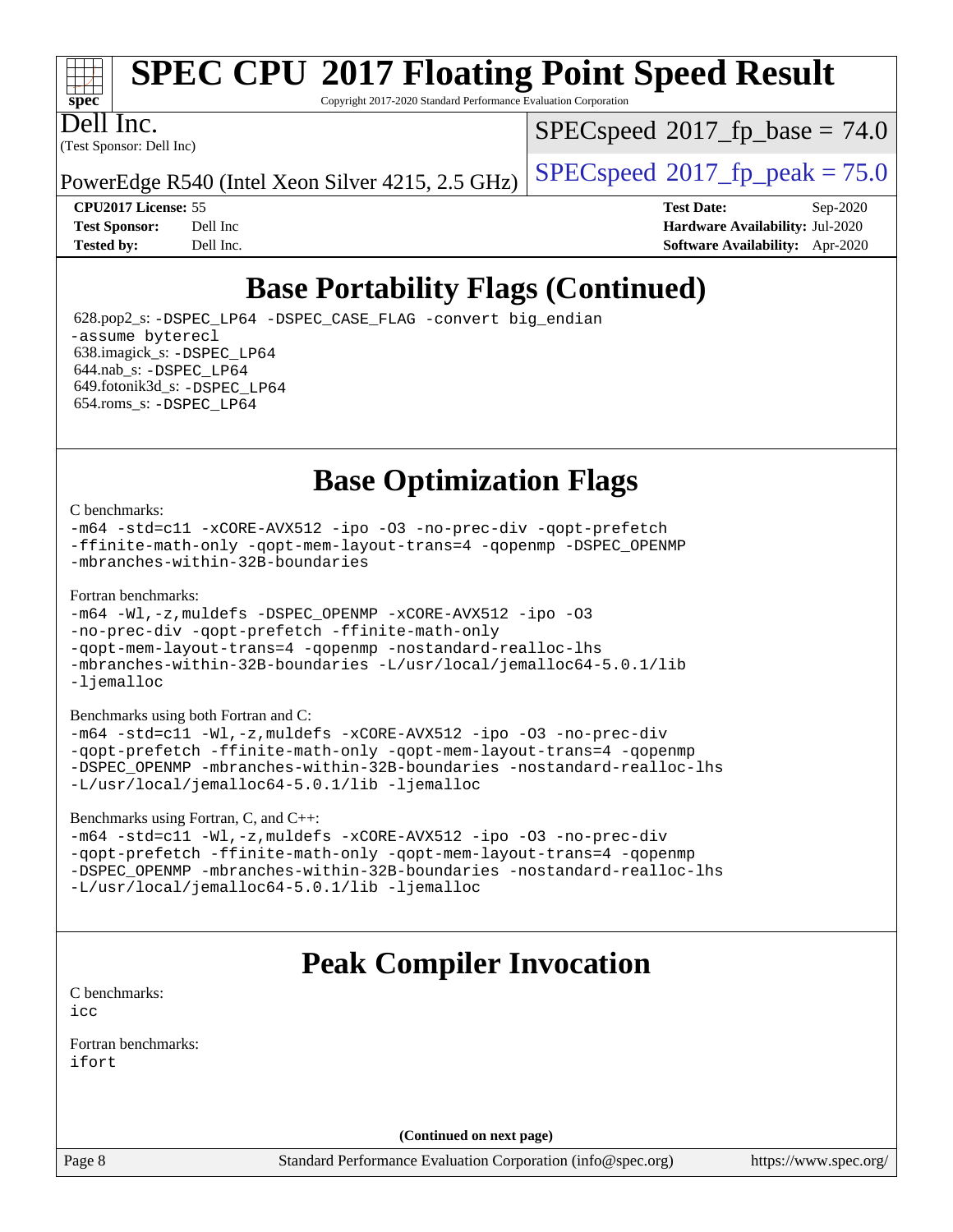

Copyright 2017-2020 Standard Performance Evaluation Corporation

(Test Sponsor: Dell Inc) Dell Inc.

 $SPECspeed^{\circ}2017\_fp\_base = 74.0$  $SPECspeed^{\circ}2017\_fp\_base = 74.0$ 

PowerEdge R540 (Intel Xeon Silver 4215, 2.5 GHz)  $\left|$  [SPECspeed](http://www.spec.org/auto/cpu2017/Docs/result-fields.html#SPECspeed2017fppeak)®[2017\\_fp\\_peak = 7](http://www.spec.org/auto/cpu2017/Docs/result-fields.html#SPECspeed2017fppeak)5.0

**[CPU2017 License:](http://www.spec.org/auto/cpu2017/Docs/result-fields.html#CPU2017License)** 55 **[Test Date:](http://www.spec.org/auto/cpu2017/Docs/result-fields.html#TestDate)** Sep-2020 **[Test Sponsor:](http://www.spec.org/auto/cpu2017/Docs/result-fields.html#TestSponsor)** Dell Inc **[Hardware Availability:](http://www.spec.org/auto/cpu2017/Docs/result-fields.html#HardwareAvailability)** Jul-2020 **[Tested by:](http://www.spec.org/auto/cpu2017/Docs/result-fields.html#Testedby)** Dell Inc. **[Software Availability:](http://www.spec.org/auto/cpu2017/Docs/result-fields.html#SoftwareAvailability)** Apr-2020

## **[Peak Compiler Invocation \(Continued\)](http://www.spec.org/auto/cpu2017/Docs/result-fields.html#PeakCompilerInvocation)**

[Benchmarks using both Fortran and C](http://www.spec.org/auto/cpu2017/Docs/result-fields.html#BenchmarksusingbothFortranandC): [ifort](http://www.spec.org/cpu2017/results/res2020q4/cpu2017-20200928-24062.flags.html#user_CC_FCpeak_intel_ifort_8111460550e3ca792625aed983ce982f94888b8b503583aa7ba2b8303487b4d8a21a13e7191a45c5fd58ff318f48f9492884d4413fa793fd88dd292cad7027ca) [icc](http://www.spec.org/cpu2017/results/res2020q4/cpu2017-20200928-24062.flags.html#user_CC_FCpeak_intel_icc_66fc1ee009f7361af1fbd72ca7dcefbb700085f36577c54f309893dd4ec40d12360134090235512931783d35fd58c0460139e722d5067c5574d8eaf2b3e37e92)

[Benchmarks using Fortran, C, and C++:](http://www.spec.org/auto/cpu2017/Docs/result-fields.html#BenchmarksusingFortranCandCXX) [icpc](http://www.spec.org/cpu2017/results/res2020q4/cpu2017-20200928-24062.flags.html#user_CC_CXX_FCpeak_intel_icpc_c510b6838c7f56d33e37e94d029a35b4a7bccf4766a728ee175e80a419847e808290a9b78be685c44ab727ea267ec2f070ec5dc83b407c0218cded6866a35d07) [icc](http://www.spec.org/cpu2017/results/res2020q4/cpu2017-20200928-24062.flags.html#user_CC_CXX_FCpeak_intel_icc_66fc1ee009f7361af1fbd72ca7dcefbb700085f36577c54f309893dd4ec40d12360134090235512931783d35fd58c0460139e722d5067c5574d8eaf2b3e37e92) [ifort](http://www.spec.org/cpu2017/results/res2020q4/cpu2017-20200928-24062.flags.html#user_CC_CXX_FCpeak_intel_ifort_8111460550e3ca792625aed983ce982f94888b8b503583aa7ba2b8303487b4d8a21a13e7191a45c5fd58ff318f48f9492884d4413fa793fd88dd292cad7027ca)

**[Peak Portability Flags](http://www.spec.org/auto/cpu2017/Docs/result-fields.html#PeakPortabilityFlags)**

Same as Base Portability Flags

**[Peak Optimization Flags](http://www.spec.org/auto/cpu2017/Docs/result-fields.html#PeakOptimizationFlags)**

[C benchmarks](http://www.spec.org/auto/cpu2017/Docs/result-fields.html#Cbenchmarks):

619.lbm\_s: basepeak = yes

638.imagick\_s: basepeak = yes

```
 644.nab_s: -m64 -std=c11 -Wl,-z,muldefs -xCORE-AVX512 -ipo -O3
-no-prec-div -qopt-prefetch -ffinite-math-only
-qopt-mem-layout-trans=4 -qopenmp -DSPEC_OPENMP
-mbranches-within-32B-boundaries
-L/usr/local/jemalloc64-5.0.1/lib -ljemalloc
```
[Fortran benchmarks](http://www.spec.org/auto/cpu2017/Docs/result-fields.html#Fortranbenchmarks):

```
 603.bwaves_s: -m64 -Wl,-z,muldefs -prof-gen(pass 1) -prof-use(pass 2)
-DSPEC_SUPPRESS_OPENMP -DSPEC_OPENMP -ipo -xCORE-AVX512
-O3 -no-prec-div -qopt-prefetch -ffinite-math-only
-qopt-mem-layout-trans=4 -qopenmp -nostandard-realloc-lhs
-mbranches-within-32B-boundaries
-L/usr/local/jemalloc64-5.0.1/lib -ljemalloc
```
649.fotonik3d\_s: Same as 603.bwaves\_s

 $654$ .roms\_s: basepeak = yes

[Benchmarks using both Fortran and C](http://www.spec.org/auto/cpu2017/Docs/result-fields.html#BenchmarksusingbothFortranandC):

```
621.wrf_s: -m64 -std=cl1 -Wl, -z, muldefs -prof-qen(pass 1)-prof-use(pass 2) -ipo -xCORE-AVX512 -O3 -no-prec-div
-qopt-prefetch -ffinite-math-only -qopt-mem-layout-trans=4
```
**(Continued on next page)**